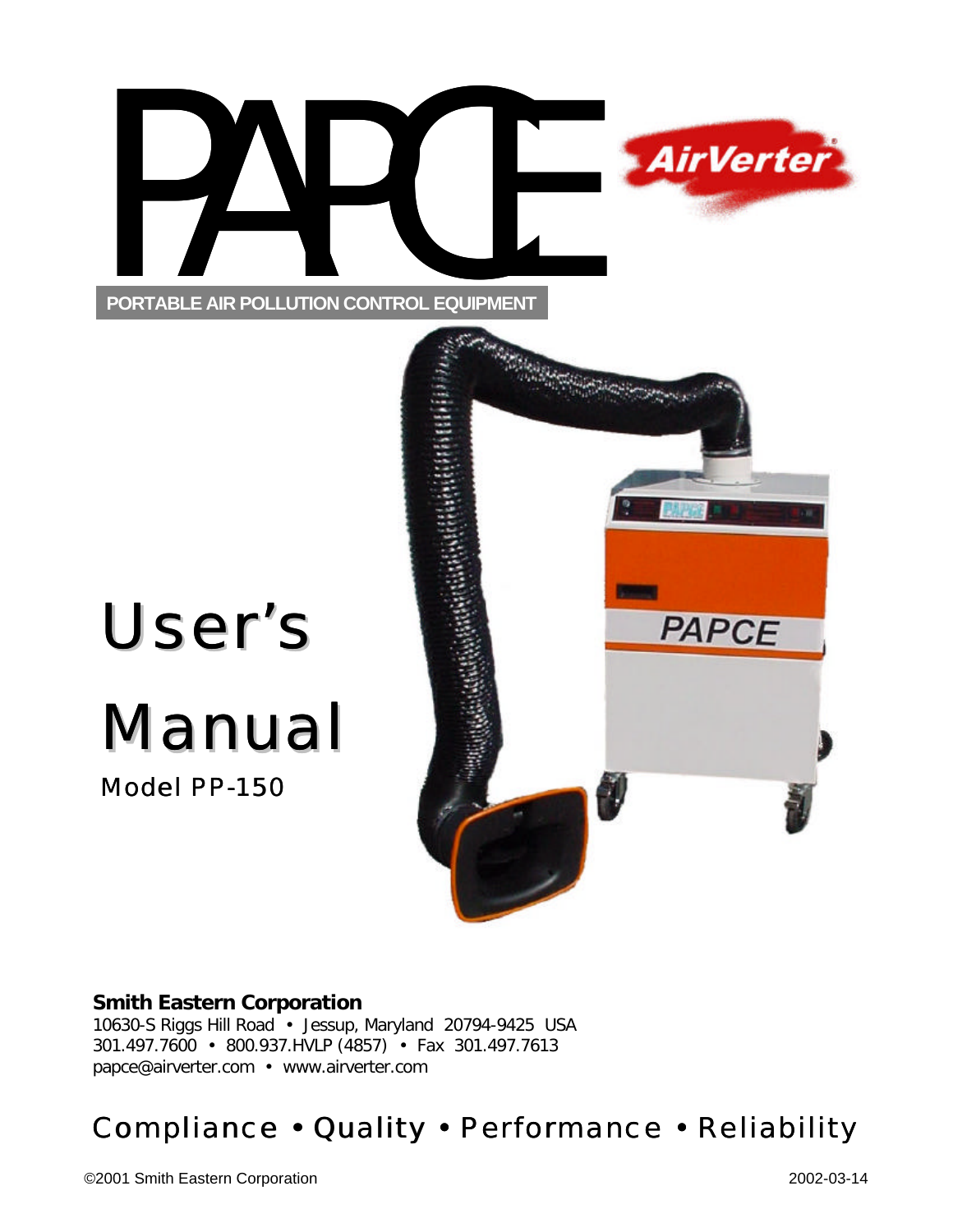## Please Read User's Manual *BEFORE* Using This Equipment

**WHEN IN THE PROXIMITY OF HAZARDOUS FUGITIVE EMISSIONS USE PROPER PERSONAL SAFETY EQUIPMENT INCLUDING RESPIRATOR, GOGGLES AND SAFETY CLOTHING.**

## *WARNING*

#### **THIS EQUIPMENT IS OPERATED WITH HIGH VOLTAGE ELECTRICITY. ALWAYS TURN THE MACHINE "OFF" AND DISCONNECT POWER PRIOR TO MAINTENANCE OR REPAIR.**

#### WARRANTY

Smith Eastern Corporation warrants to the Purchaser that Portable Air Pollution Control Equipment (PAPCE) is free from defects in material or workmanship under normal use and service for a period of twelve (12) months from the date of shipment.

Should any failure appear during this period, Smith Eastern shall, if given prompt written notice by the Purchaser, correct such nonconformity by repair or replacement of the nonconforming part, F.O.B. Smith Eastern's repair facility. Repair parts are warranted for ninety (90) days from the date of shipment, but repairs or replacements to original equipment shall not renew or extend the warranty period of such equipment.

Equipment and parts furnished by Smith Eastern but manufactured by others shall be limited to the warranty offered by the manufacturer thereof.

Smith Eastern reserves the right to limit this warranty in cases of misuse or abuse. Any modifications to equipment or recommended procedures will void the warranty.

The foregoing warranty is exclusive and in lieu of other warranties of quality or performance, expressed, implied or statutory, including any warranties of merchantability or of fitness for a particular purpose.

#### ABOUT PAPCE

PAPCE is a California South Coast Air Quality Management District (SCAQMD) approved portable suction-type control device to capture fugitive vapor, mist, gases, fumes, odors, and other liquid and solid particulate matter from spraying, sanding, grinding, and welding operations.

Contaminated air is drawn in through the exhaust hood and passes through the exhaust arm to the filter unit. Large particles are removed from the air stream by the pre-filter. The HEPA filter removes particles as small as .3 microns with 99% efficiency. An optional activated charcoal filter absorbs hazardous gases and fumes. Filtered air is then returned to the workplace. The articulating, selfsupporting duct arm provides maximum flexibility in a portable particulate capture device.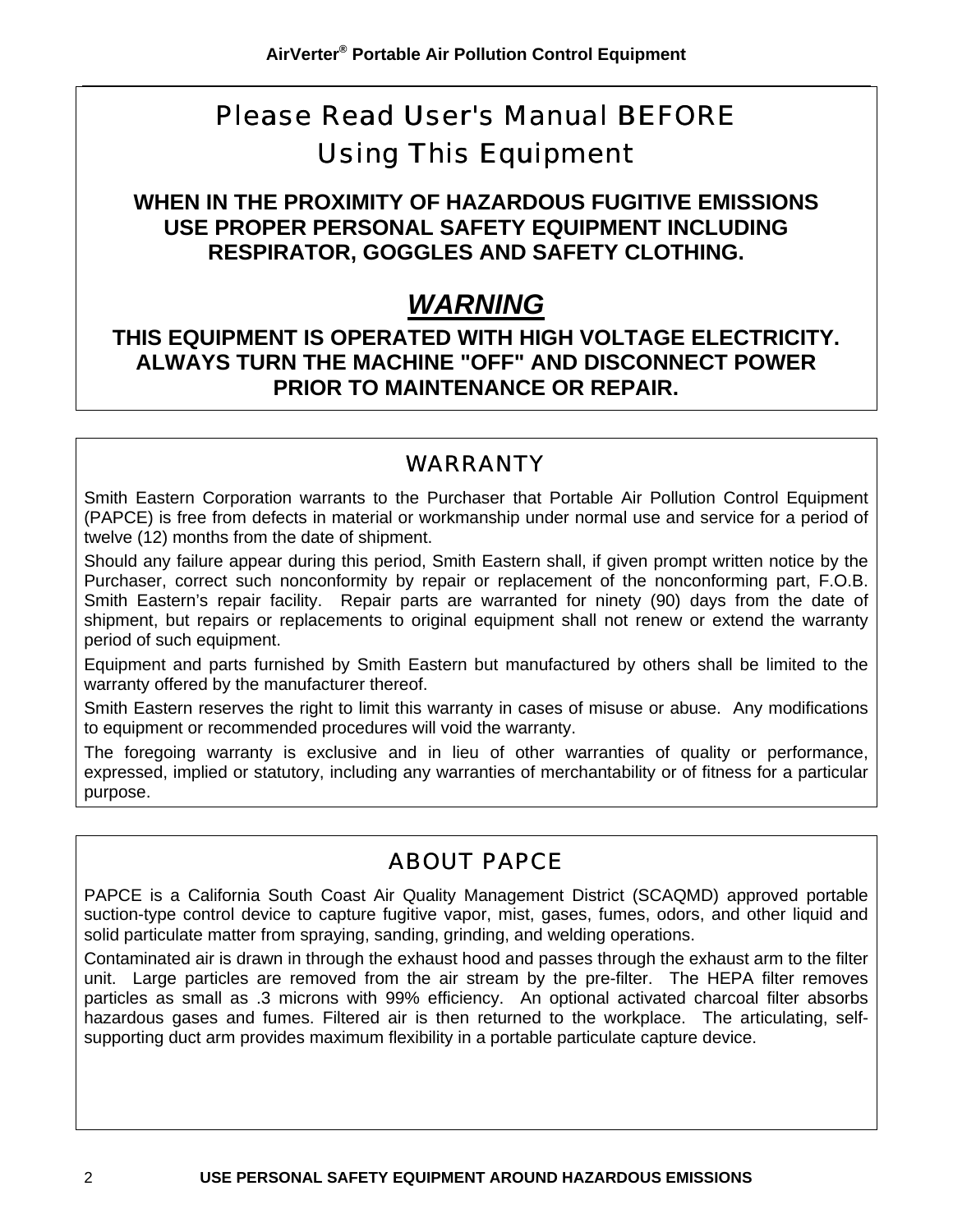#### WARNING

Do not use this unit to extract easily flammable or explosive gases!

Protect the Electrical Cable from heat, oil and sharp edges.

Make sure the unit stands firmly and casters are locked when in operation.

Do not operate unit without filters installed.

Protect unit from dampness.

Disconnect from electrical power before servicing unit.

#### UNCRATING, ARM INSTALLATION AND POWER SUPPLY VERIFICATION

Uncrate unit being careful not to damage the Casters, Duct Support Arm and Collection Hood.

- A. Verify all parts have been shipped and are not damaged
	- 1. Duct, Support Arm and Collection Hood
- 2. Large Particulate Filter (Filter Compartment)
- 3. HEPA Filter (Filter Compartment)
- B. Attach Support Arm and Duct to the Swivel Mount (see instructions on Attaching Swivel Mounts and Support Arms.

#### FILTER INSTALLATION

Filters should be installed as follows:

- A. Install filters in the filter compartment **bottom to top** as follows:
	- 1. HEPA Filter
	- 2. Large Particulate Filter (Pre-Filter) The pre-filter should be installed with the less

dense side of the filter to the top and the more dense side of the filter to the bottom.

B. If used, the Carbon Filter is installed below the HEPA Filter.

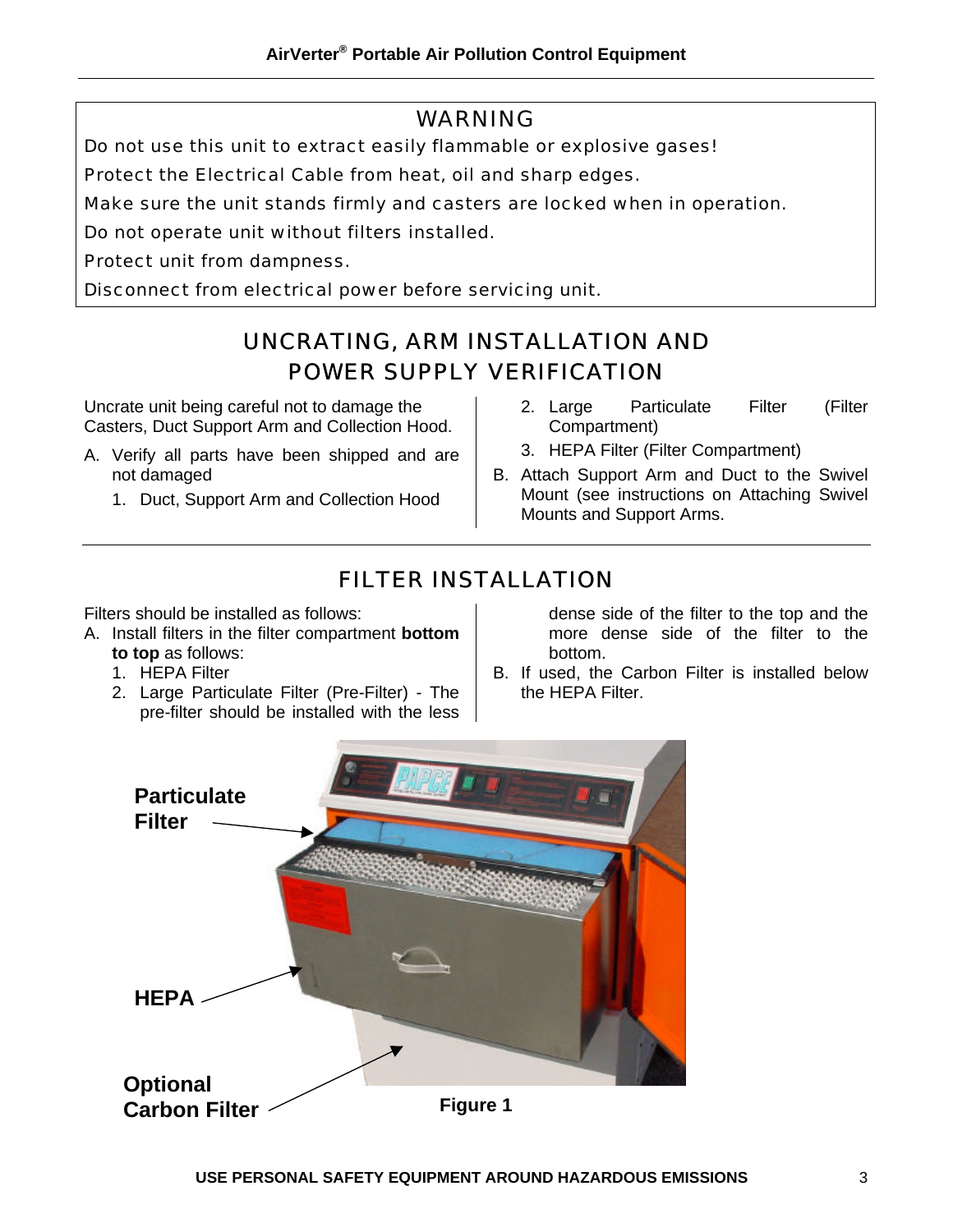#### ATTACHING SWIVEL MOUNT AND SUPPORT ARM

- 1. The Swivel Base is in its own cardboard box for shipping with the mounting bolts enclosed in a plastic bag.
- 2. Securely mount the Swivel Base and Gasket using the hardware provided. The Swivel Base consists of two parts that allow the upper section of the swivel to move separately from the lower section. The Swivel Base has a rubber-band-style boot. The boot is used to slip over the groove between the upper and lower sections so air will not be drawn from the groove. The swivel should rotate freely after the arm and duct are installed.
- 3. The metal support structure for the arm is

folded for shipment. **CAUTION: Do Not allow arm to "Spring Open" when removing the tape and cords securing the arm for shipment.** Equipment damage and/or personal injury may result from allowing the arm to spring open uncontrolled. Carefully unfold the structure and ensure it moves freely. Put the arm back in its folded position, as it will be easier to mount to the Swivel Base. **CAUTION: Do not get fingers caught between arm support tubes**.

4. There are (2) bolts, nuts, & (6) washers on the arm's Base Plate. Remove these components. These bolts are not tightened on the Base Plate for easy removal.



#### SUPPORT ARM

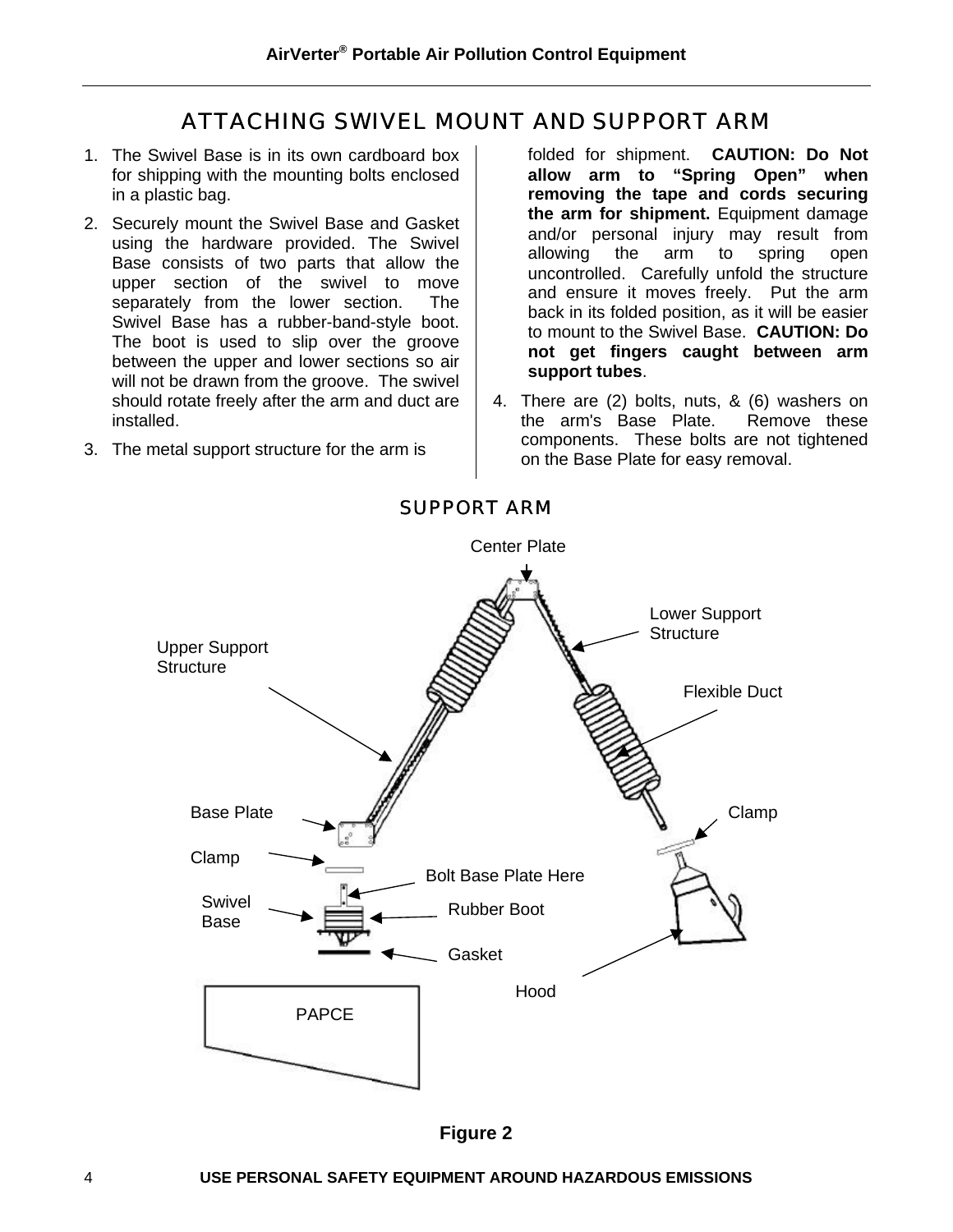#### ATTACHING SWIVEL MOUNT AND SUPPORT ARM (continued)

5. The Base Plate has multiple holes for many mounting configurations. You will use holes 1 & 8 for mounting the arm to the PAPCE. Bolt the Base Plate/arm to the Swivel Base using the hardware and holes 1 & 8. Tighten the hardware snugly.



#### **Figure 3**

- 6. Extend the arm out by pulling on the lower support structure. If the arm does not stay in place, slightly tighten the friction pivots located on the Base Plate and the Center Plate. These pivots use brown friction washers. There are (2) pivots located on the Base Plate and the Center Plate. Simply adjust the pivot points until the arm holds itself. Final pivot adjustment is to be done at the end of assembly.
- 7. Slide the Flexible Duct over the arm and attach the duct to the Swivel Base by using

the clamp provided. DO NOT ALLOW THE FLEXIBLE DUCT TO GO OVER THE GROOVE OR THE RUBBER BOOT THAT COVERS THE GROOVE ON THE SWIVEL BASE.

- 8. Mount the Hood using the hardware supplied<br>with the Hood. Please note how the Please note how the hardware is positioned so the Hood will move easily and stay at that point. Your Hood has a built-in damper. Sometimes the damper blade can be loose and may tend to close during use. Tighten the small screw on the damper lever so the damper will stay in its desired position, yet will move so the damper can be controlled.
- 9. The Hood has (2) pivot joints so the Hood can be moved up, down, left, and right, independent of the arm. The hardware that mounted the Hood to the Hood arm bar should be adjusted so the Hood can move side to side and hold its position
- 10. Final arm adjustment is based upon the arm holding itself in any position and not drifting. This will require the tightening or loosening of each of the pivot points located on the Base Plate, Center Plate, Hood arm bar, and Hood. The goal is to have the arm move as easily as possible and hold its position at the release point. The arm may need readjustment from time to time, dependent upon usage.
- 11. DO NOT OVER TIGHTEN THE FRICTION PIVOT JOINTS AS DAMAGE CAN OCCUR TO THE FRICTION WASHERS. IT IS ALWAYS BETTER TO TIGHTEN THE JOINTS A LITTLE AT A TIME TO GAIN THE DESIRED MOVEMENT.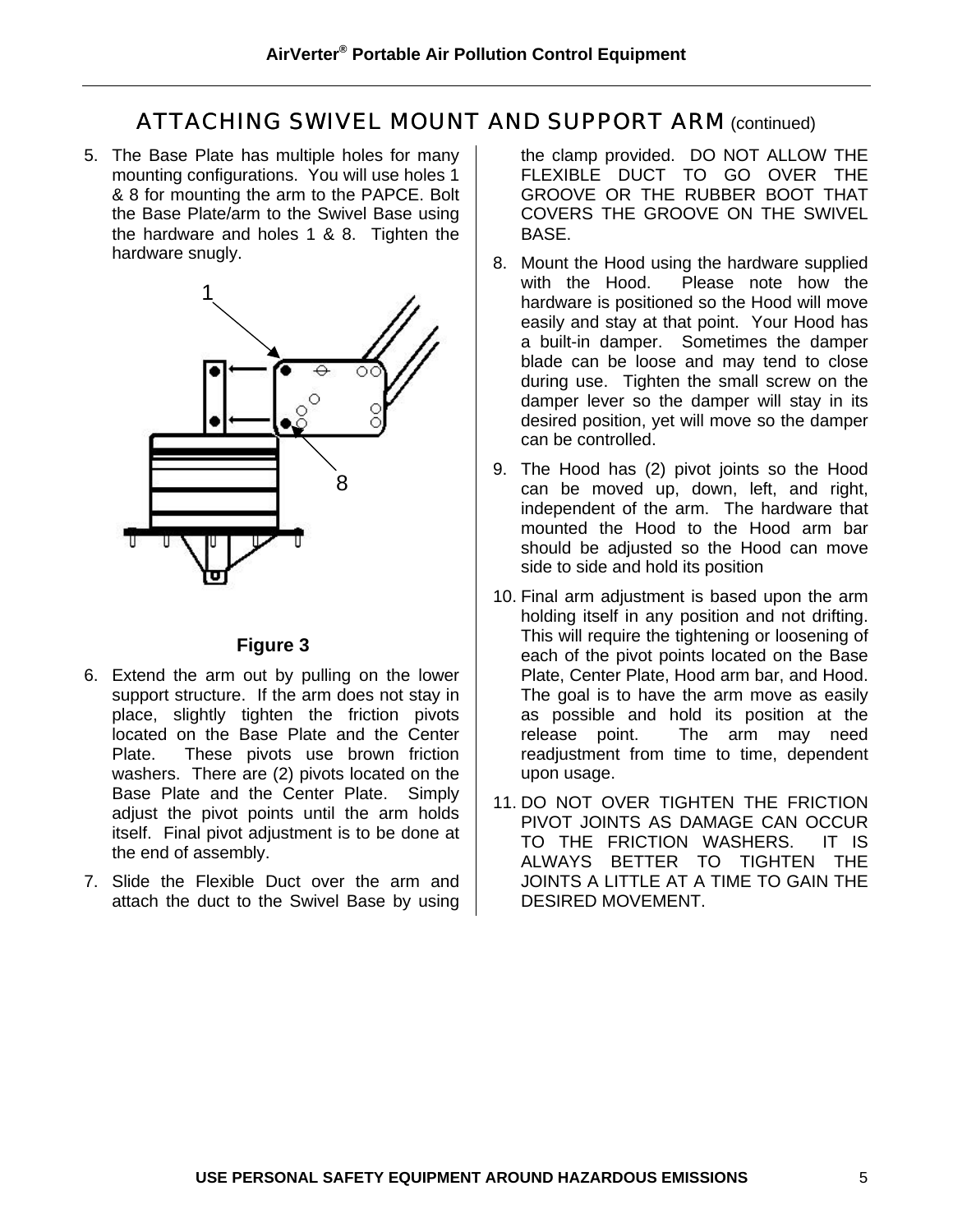## **OPERATION** INTAKE HOOD

 Position Intake Hood in close proximity to work area (ideally within 12-18 inches) for source capturing and extraction of welding smoke, dust, paint overspray and hazardous airborne fumes.







**Sanding Dust Capture**

FILTER EFFICIENCY

- A. The Red Filter Monitor Light will illuminate when the filters are saturated. Change filters as required for optimum performance.
- B. The life of the Carbon Filter depends upon the application. The filter must be changed

whenever gases or fumes reappear in the cleaned air. The Carbon Filter should be changed at the same time as the main (HEPA) filter.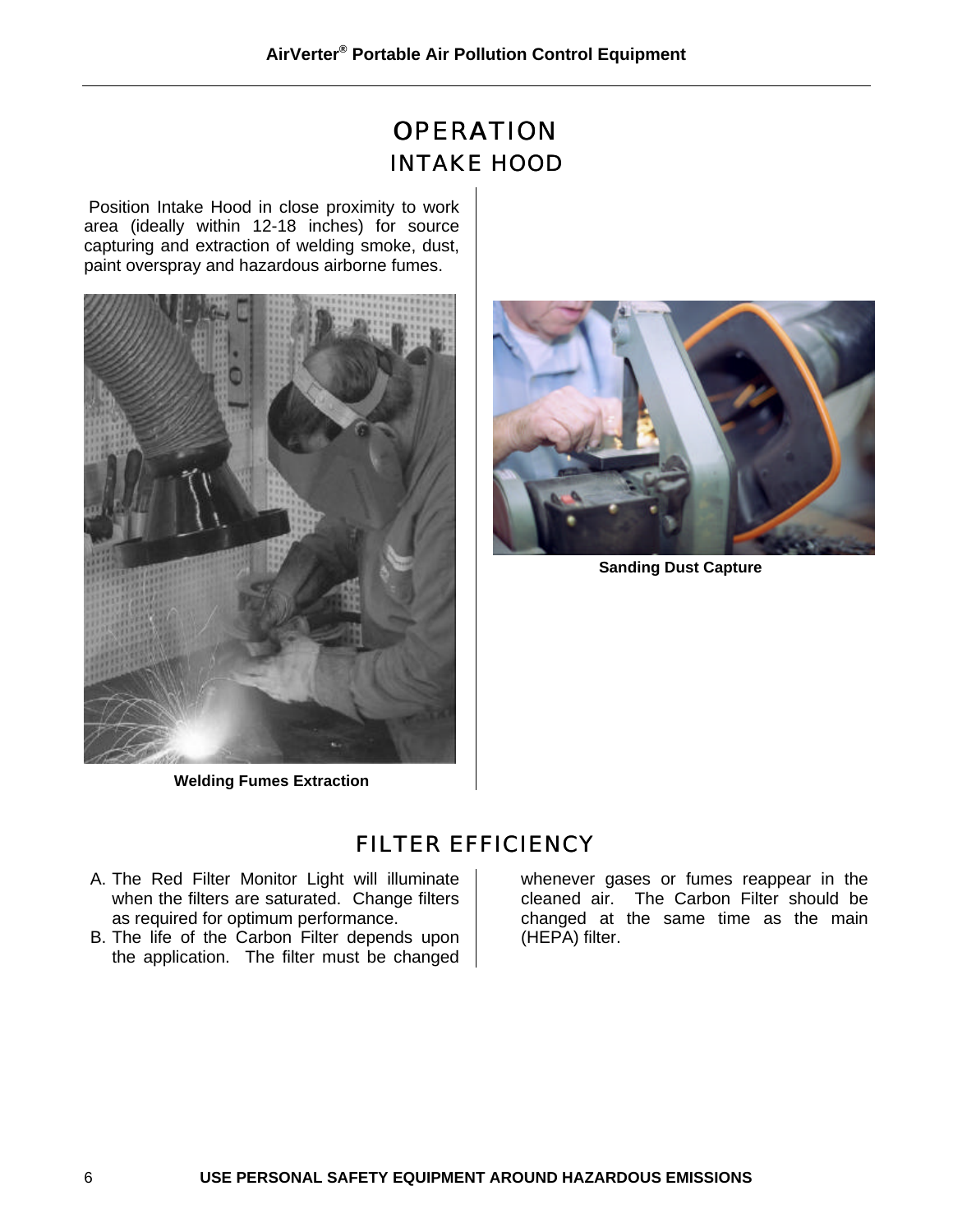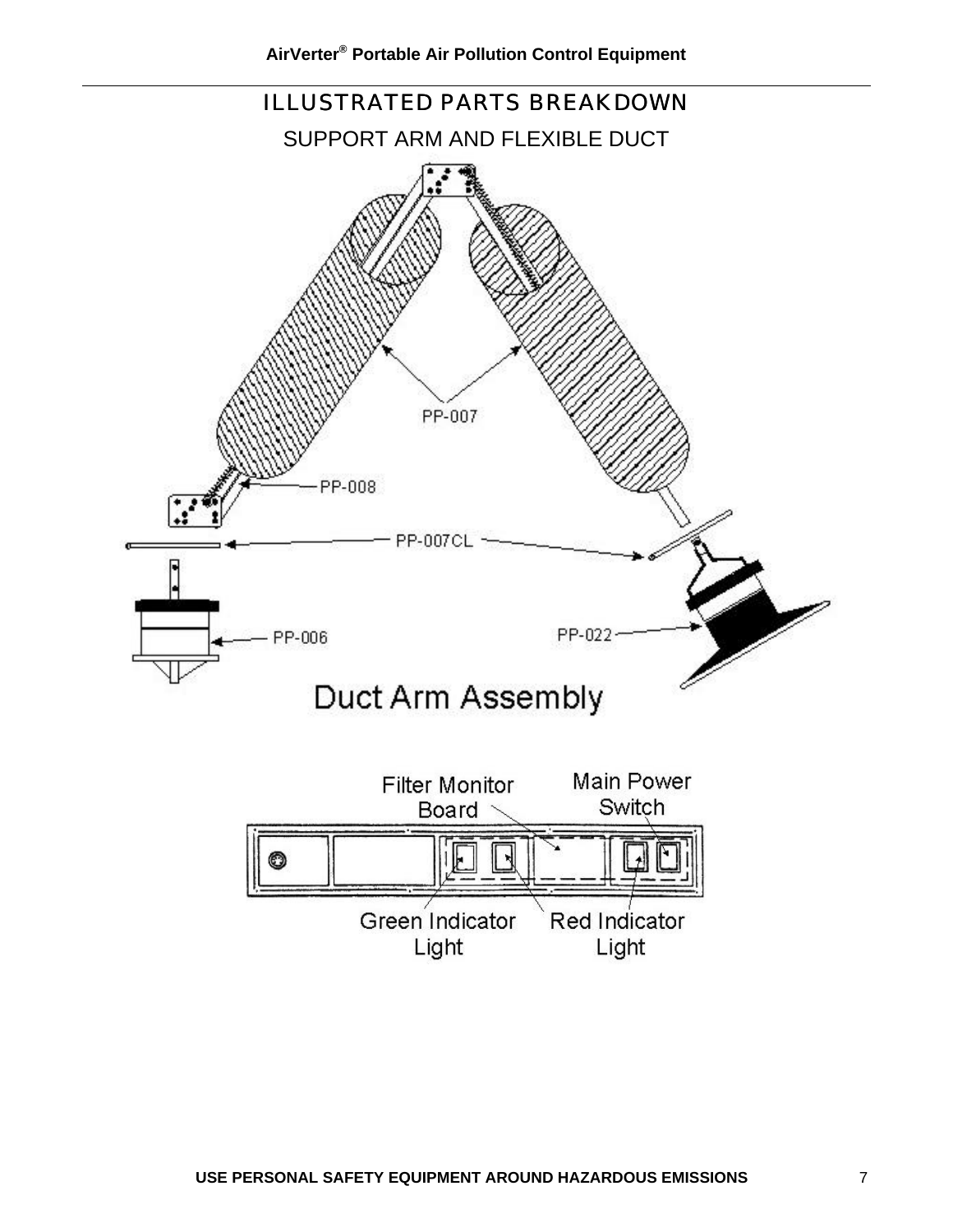

| Part#            | <b>NSN</b>       | <b>Description</b>                    |
|------------------|------------------|---------------------------------------|
| PP-006           | 4460-01-463-3165 | <b>Swivel Base and Gasket</b>         |
| PP-007-106       |                  | 6-in. x 10-ft. Flexible Duct          |
| <b>PP-007-CL</b> |                  | Hose Clamp                            |
| PP-008-10        | 4460-01-463-3241 | Flexible Duct Support Arm             |
| PP-017           | 4330-01-467-6901 | Large Particulate Filter (pre-filter) |
| PP-018           | 4460-01-463-3194 | <b>Carbon Filter</b>                  |
| PP-019           | 4460-01-463-3190 | <b>HEPA Filter</b>                    |
| PP-022           | 4460-01-463-3168 | Intake Hood                           |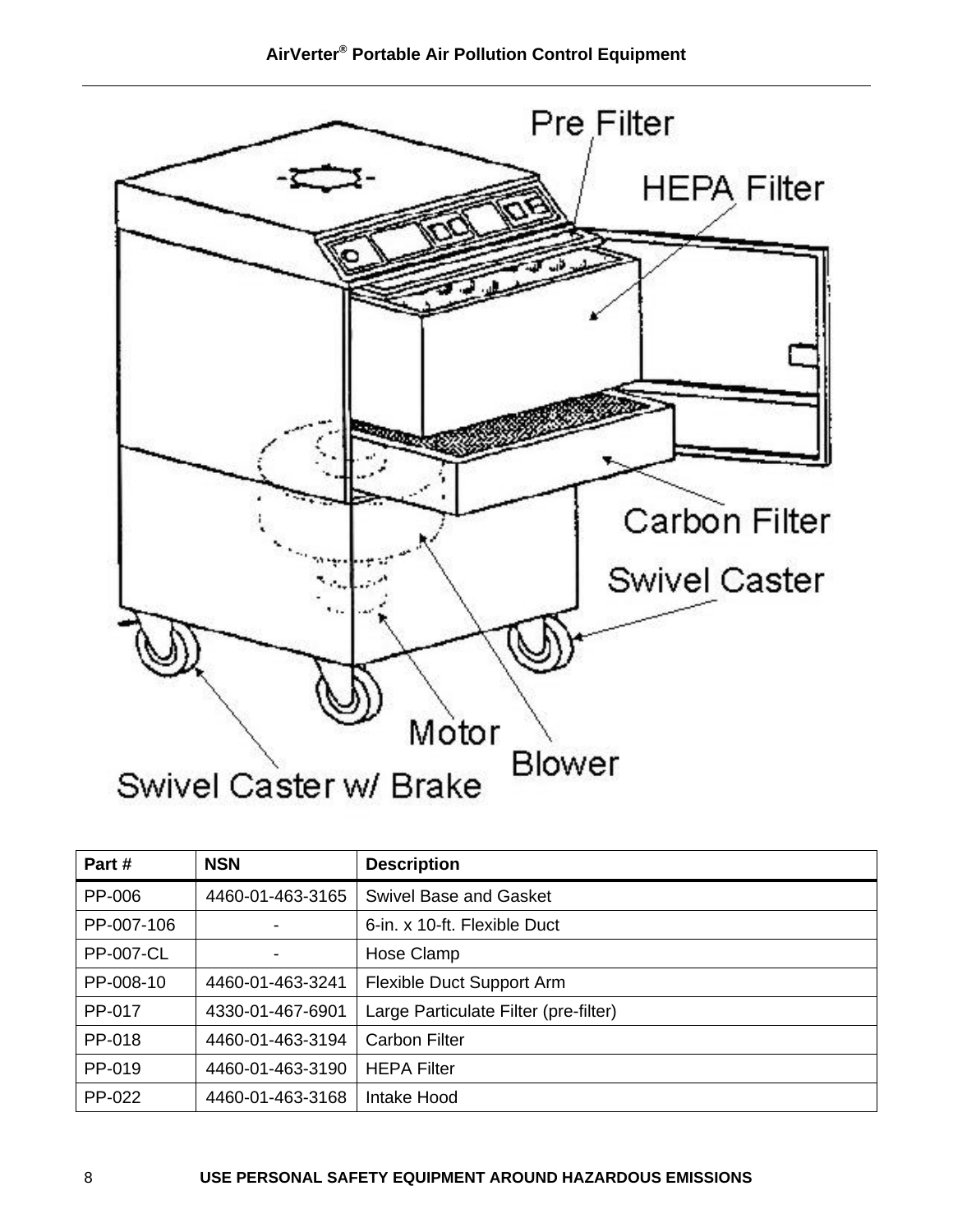#### LARGE PARTICULATE FILTER (PRE-FILTER)

The Large Particulate Filter media is 100% polyester. The dual-stage, layered media has a less dense layer on the air-entering side and a denser layer on the air-leaving side. This density pattern prevents face loading as larger particles are trapped in the front layer and smaller particles in the back layer.

Applications include:

- 1. Paint Overspray
- 2. Sanding Dust
- 3. Oil Mist
- 4. Adhesive Overspray

| <b>Construction and Performance Data</b> |                      |  |  |  |
|------------------------------------------|----------------------|--|--|--|
| Media Size                               | $24"$ x $24"$ x 1"   |  |  |  |
| Media                                    | 100% Polyester       |  |  |  |
| Resistance @ 400 FPM                     | .20" W.G.            |  |  |  |
| <b>Paint Holding Capacity</b>            | 2.7 lbs. Per Sq. Ft. |  |  |  |
|                                          |                      |  |  |  |

#### HEPA FILTER

HEPA filters used in these units are designed for use where higher airflow velocities occur offering the user a wide range of advantages, including:

- Higher air flow with no increase in resistance.
- Higher velocities deliver up to 500 FPM while maintaining the highest efficiencies.

The filter has only .72" W.G. resistance at 1100 CFM, compared to 1.0" W.G. of standard HEPA filters. The filter has more media area in the same amount of space, as do standard HEPA filters. This was accomplished through the use of a specially designed separator which allows up to 65% more media to be installed in a 24" x 24" x 11-1/2" area.

The result for the user is a filter that lasts longer and will operate at a higher capacity than typical HEPA filters.

| Performance Data               |                                        |       |  |  |  |
|--------------------------------|----------------------------------------|-------|--|--|--|
| <b>DIMENSIONS</b>              | 99.97% @ .3 Micron                     |       |  |  |  |
| $H \times W \times D$          | CAPACITY (CFM) @ Initial Pressure Drop |       |  |  |  |
|                                | 1.0"                                   | 1.35" |  |  |  |
| $24 \times 24 \times 11 - 1/2$ | 1500                                   | 2000  |  |  |  |

.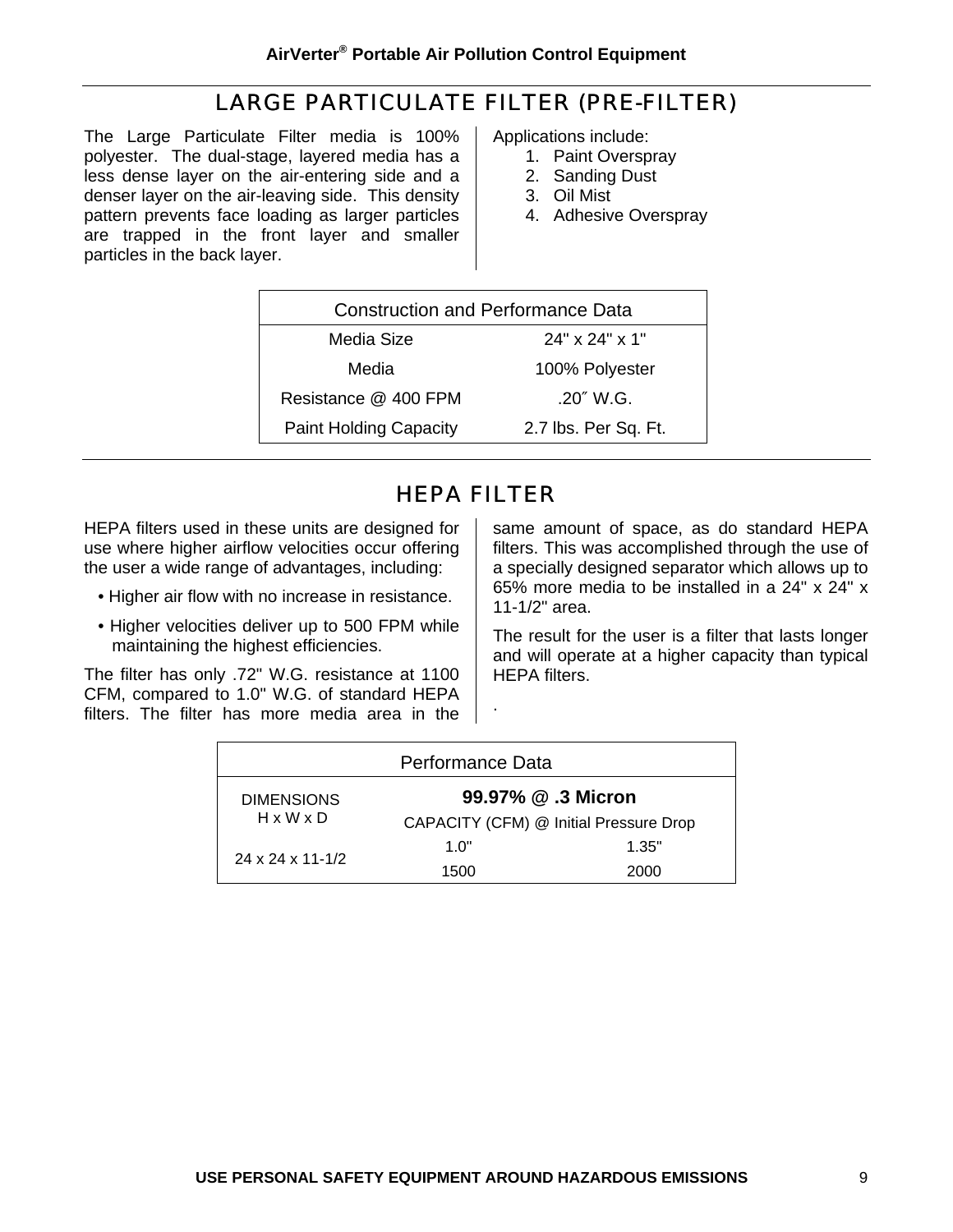#### ACTIVATED CARBON FILTER

Carbon Filters are designed for odor removal only. They are not for particulate collection. Odor removal is a direct function of the amount of carbon exposed to the air stream.

The Activated Carbon Filter has 1 1/3 pounds of carbon per square foot in a 2" thick pad (600 grams per sq. ft. of filter face area). Each filter is sealed to prevent adsorption from occurring prior to installation.

Carbon filters are designed for light to moderate odor conditions in multi-stage filtration systems where other filters are installed upstream from the carbon filters.

Other filters are necessary to remove particulate contaminants from the air to prevent coating the microscopic carbon pore structure.

| Performance Data - 2" Filter<br>Based on ASHRAE Standard 52.1-1992. Tolerances conform to ARI Standard 850.84 |                                                 |  |  |  |
|---------------------------------------------------------------------------------------------------------------|-------------------------------------------------|--|--|--|
| Recommended Final Resistance                                                                                  | 1.2" W.G.                                       |  |  |  |
| <b>Activity Rating</b>                                                                                        | Minimum 60% on carbon<br>tetrachloride at 251C. |  |  |  |
| <b>UL Classification</b>                                                                                      | UL Class 2 According to UL<br>Standard 900      |  |  |  |
| Recommended Temperature Limit                                                                                 | 120 F (491 C).                                  |  |  |  |

### TROUBLESHOOTING

| <b>Problem</b>              | <b>Probable Cause</b>                                 | Remedy                                                                 |
|-----------------------------|-------------------------------------------------------|------------------------------------------------------------------------|
| Unit Fails To Start         | <b>Breaker Tripped</b><br>1.                          | 1. Reset Breaker                                                       |
|                             | <b>Improper/Faulty Electrical</b><br>2.<br>Connection | Repair/Replace Electrical<br>2.<br>Connections.                        |
| Unit Stops Running          | <b>Incorrect Power Supply</b><br>1.                   | Ensure Unit Connected To<br>$\mathbf 1$<br><b>Correct Power Supply</b> |
|                             | 2.<br><b>Breaker Tripped</b>                          | <b>Reset Breaker</b><br>2 <sub>1</sub>                                 |
| No/Low Air Flow             | <b>Filter Clogged</b><br>1.                           | <b>Replace Clogged Filter</b>                                          |
|                             | Ducts Blocked<br>2.                                   | 2. Remove Blockage                                                     |
| Odor Detected*              | <b>Carbon Filter Saturated</b><br>1.                  | Change Carbon Filter<br>1.                                             |
| <b>Loud Clanking Noises</b> | <b>Object Obstructing Rotation</b><br>1.<br>Of Blower | Remove Object To Allow<br>1.<br><b>Blower To Rotate Freely</b>         |
|                             | <b>Blower Misaligned</b><br>2.                        | <b>Adjust Blower To Proper</b><br>2.<br><b>Position On Motor Shaft</b> |

*\*Carbon Filter usage is optional. Check local requirements.*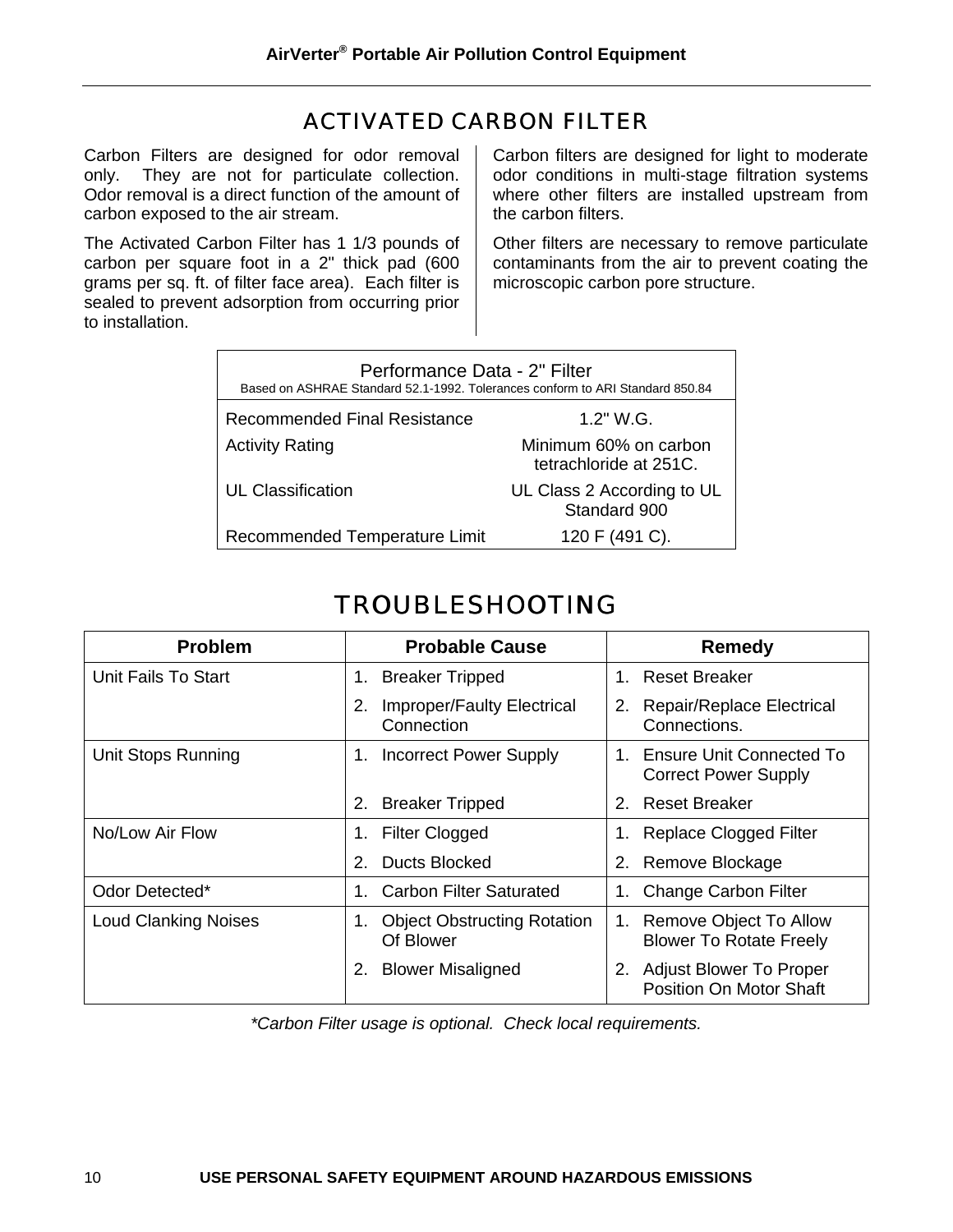#### **NOTES**